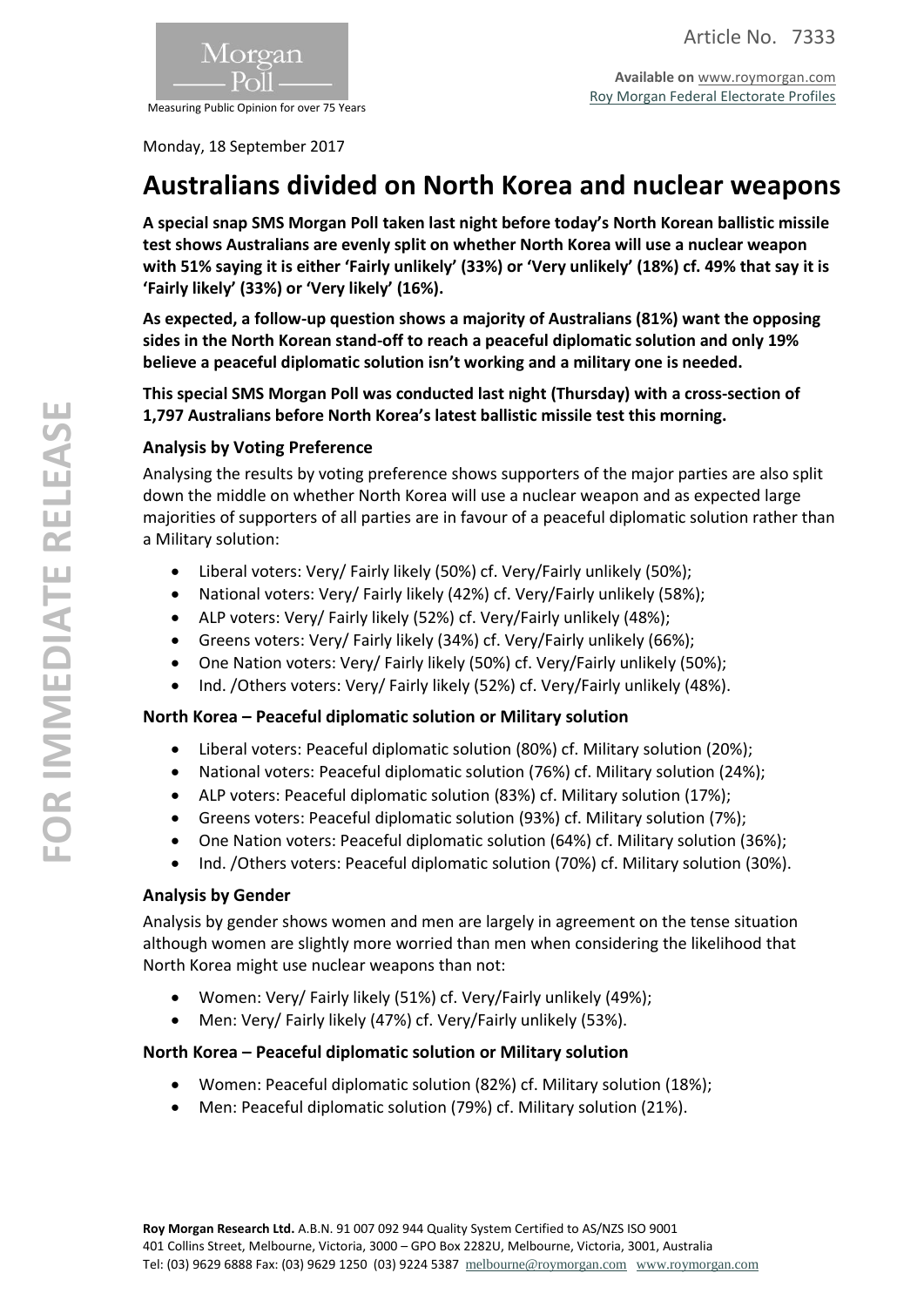# **Analysis by Age**

Analysing by age shows a split opinion on whether North Korea would use a nuclear weapon with a majority of those aged 18-24 and 35-49 believing North Korea would be Very likely or Fairly likely to use a nuclear weapon

- 18-24yr olds: Very/ Fairly likely (53%) cf. Very/Fairly unlikely (47%);
- 25-34yr olds: Very/ Fairly likely (46%) cf. Very/Fairly unlikely (54%);
- 35-49yr olds: Very/ Fairly likely (53%) cf. Very/Fairly unlikely (47%);
- 50-64yr olds: Very/ Fairly likely (45%) cf. Very/Fairly unlikely (55%);
- 65+yr olds: Very/ Fairly likely (48%) cf. Very/Fairly unlikely (52%).

# **North Korea – Peaceful diplomatic solution or Military solution**

A majority of all age groups are resolutely opposed to military action as a solution to the North Korean problem, however younger age groups (Under 50), are slightly more amenable to a military solution than those aged over 50:

- 18-24yr olds: Peaceful diplomatic solution (79%) cf. Military solution (21%);
- 25-34yr olds: Peaceful diplomatic solution (79%) cf. Military solution (21%);
- 35-49yr olds: Peaceful diplomatic solution (78%) cf. Military solution (22%);
- 50-64yr olds: Peaceful diplomatic solution (83%) cf. Military solution (17%);
- 65+yr olds: Peaceful diplomatic solution (82%) cf. Military solution (18%).

# **Analysis by State**

Analysis by State shows Australians are fairly evenly split on whether North Korea would use a nuclear weapon in most States however Tasmanians are the least worried about the likelihood of North Korea using a nuclear weapon perhaps reflecting their greater distance from the Korean Peninsula and also the unlikeliness of Tasmania as a North Korean target:

- New South Wales: Very/ Fairly likely (52%) cf. Very/Fairly unlikely (48%);
- Victoria: Very/ Fairly likely (47%) cf. Very/Fairly unlikely (53%);
- Queensland: Very/ Fairly likely (50%) cf. Very/Fairly unlikely (50%);
- Western Australia: Very/ Fairly likely (51%) cf. Very/Fairly unlikely (49%);
- South Australia: Very/ Fairly likely (48%) cf. Very/Fairly unlikely (52%);
- Tasmania: Very/ Fairly likely (36%) cf. Very/Fairly unlikely (64%).

# **North Korea – Peaceful diplomatic solution or Military solution**

Analysing by State shows clear majorities in all Australian States against a military solution to the North Korean problem however the home of a significant portion of Australia's military, Queensland, is the most sympathetic to a military solution:

- New South Wales: Peaceful diplomatic solution (82%) cf. Military solution (18%);
- Victoria: Peaceful diplomatic solution (82%) cf. Military solution (18%);
- Queensland: Peaceful diplomatic solution (74%) cf. Military solution (26%);
- Western Australia: Peaceful diplomatic solution (82%) cf. Military solution (18%);
- South Australia: Peaceful diplomatic solution (82%) cf. Military solution (18%);
- Tasmania: Peaceful diplomatic solution (78%) cf. Military solution (22%).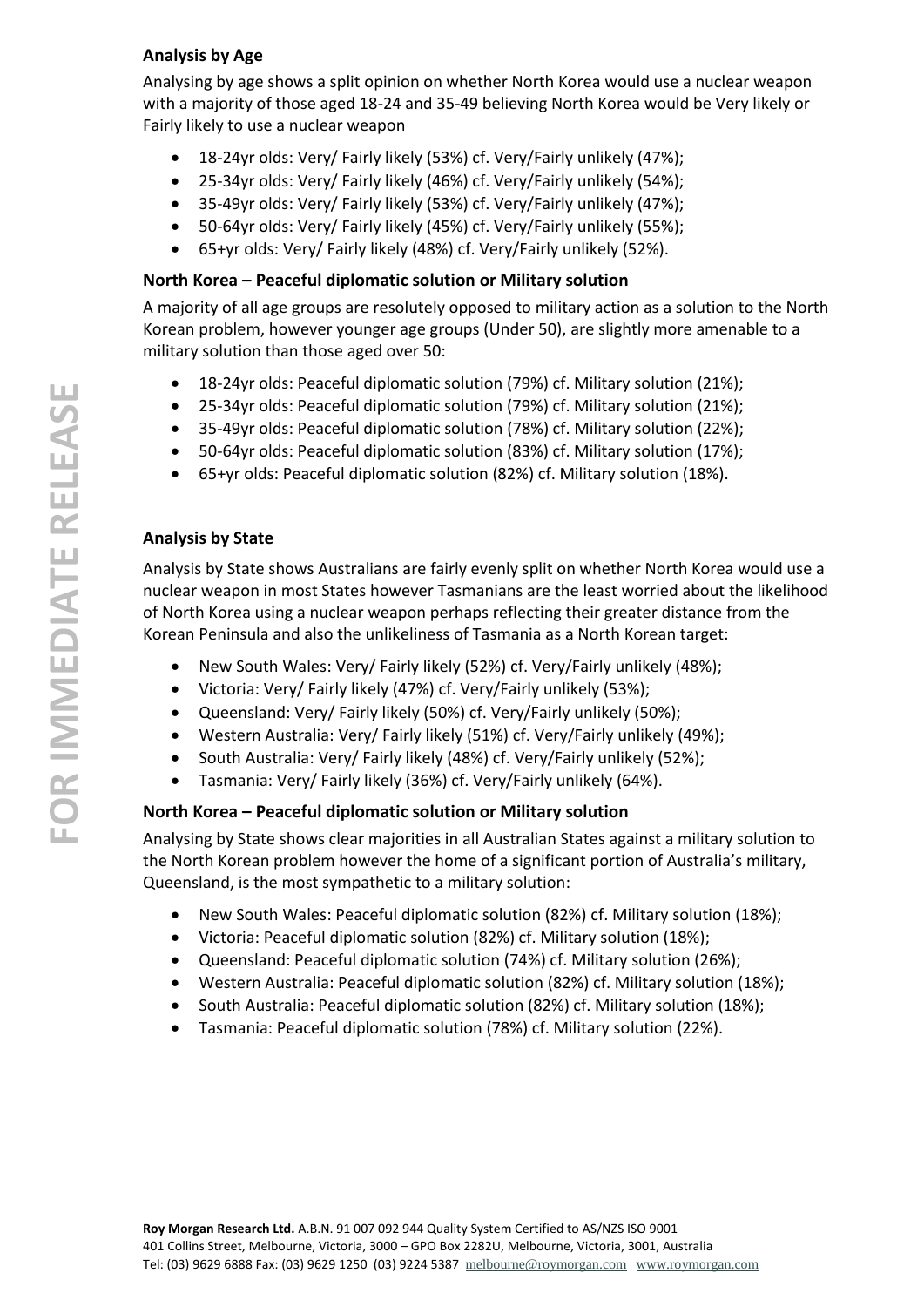#### **Gary Morgan, Executive Chairman, Roy Morgan Research, says:**

*"Australians are split down the middle on whether North Korea – a country that Australia is still technically at war with given there was no formal peace treaty to end the Korean War of 1950-53 – will use nuclear weapons with 51% saying it is either 'Fairly or Very unlikely' and almost as many, 49%, saying it is either 'Fairly or Very likely' the rogue regime will use nuclear weapons.*

*"However, despite the threat, a huge majority of Australians are as expected in favour of a peaceful solution to the stand-off that threatens the security of North-East Asia and the wider region with 81% of Australians wanting a diplomatic solution – including 80% of Liberal voters and 83% of ALP voters compared to only 20% of Australians that believe a peaceful diplomatic solution isn't possible and a military one is needed.*

*"The consensus on these questions across political lines also extends across both genders, all age groups and around all of Australia's States. However, this snap SMS Morgan Poll was taken before North Korea's latest provocation this morning when the regime of Kim Jong-Un fired a ballistic missile nearly 4,000km eastward across the northern Japanese island of Hokkaido. This is the second time North Korea has engaged in such a provocative action against its neighbour across the East Sea."*

*Finding No. 7333 – This special snap SMS Morgan Poll was conducted with a representative cross-section of 1,797 Australians on Thursday September 14, 2017. They were asked "In your opinion how likely is it that North Korea will use a nuclear weapon?"* and respondents were then asked *"Which of these two options would you support with regards to North Korea and their ongoing nuclear and missile tests. Continue to try to reach a peaceful diplomatic solution or a peaceful diplomatic solution is not working; a military one is needed?"*

*Roy Morgan SMS Polling was extremely accurate at both the last two Federal Elections. Results analysed by Roy Morgan Helix Personas are available on a subscription basis. [www.HelixPersonas.com.au](http://www.helixpersonas.com.au/)*

#### **For further information:**

| <b>Contact</b>  | <b>Office</b>   | <b>Mobile</b>   |
|-----------------|-----------------|-----------------|
| Gary Morgan:    | +61 3 9224 5213 | +61 411 129 094 |
| Michele Levine: | +61 3 9224 5215 | +61 411 129 093 |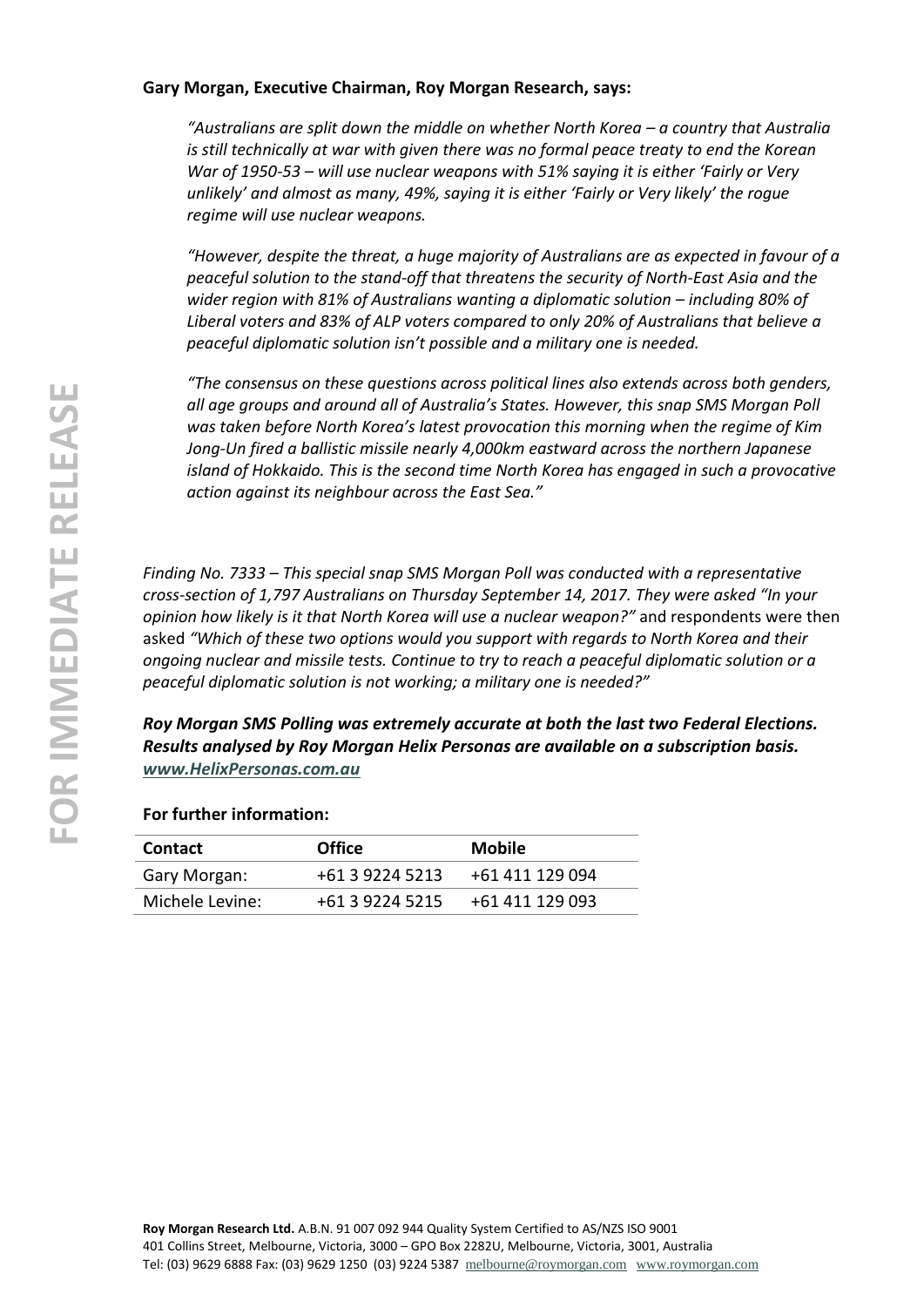# **Question 1:** *"In your opinion how likely is it that North Korea will use a nuclear weapon?"*

|                       | <b>Total</b> | <b>Electors</b> | Liberal | <b>National</b> | <b>ALP</b> | <b>Greens</b> | <b>Other</b> | Can't<br>say | <b>Non</b><br><b>Electors</b> |
|-----------------------|--------------|-----------------|---------|-----------------|------------|---------------|--------------|--------------|-------------------------------|
|                       | %            | %               | %       | %               | %          | %             | %            | %            | %                             |
| Very likely           | 16           | 17              | 16      | 9               | 20         | 7             | 16           | 25           | 11                            |
| Fairly likely         | 33           | 32              | 34      | 33              | 32         | 27            | 36           | 34           | 32                            |
| <b>Total likely</b>   | 49           | 49              | 50      | 42              | 52         | 34            | 52           | 59           | 43                            |
| Fairly unlikely       | 33           | 34              | 33      | 43              | 33         | 45            | 27           | 23           | 28                            |
| Very unlikely         | 18           | 17              | 17      | 15              | 15         | 21            | 21           | 18           | 29                            |
| <b>Total unlikely</b> | 51           | 51              | 50      | 58              | 48         | 66            | 48           | 41           | 57                            |
| Total                 | 100          | 100             | 100     | 100             | 100        | 100           | 100          | 100          | 100                           |

# **Analysis by Voting Preference – North Korea using nuclear weapon**

#### **Analysis by Age & Gender – North Korea using nuclear weapon**

|                       | <b>Total</b> | Gender |       | Age   |       |       |       |       |  |
|-----------------------|--------------|--------|-------|-------|-------|-------|-------|-------|--|
|                       |              | Men    | Women | 18-24 | 25-34 | 35-49 | 50-64 | $65+$ |  |
|                       | %            | %      | %     | %     | %     | %     | %     | %     |  |
| Very likely           | 16           | 18     | 15    | 17    | 15    | 19    | 15    | 14    |  |
| Fairly likely         | 33           | 29     | 36    | 36    | 31    | 34    | 30    | 34    |  |
| <b>Total likely</b>   | 49           | 47     | 51    | 53    | 46    | 53    | 45    | 48    |  |
| Fairly unlikely       | 33           | 35     | 32    | 30    | 36    | 31    | 37    | 32    |  |
| Very unlikely         | 18           | 18     | 17    | 17    | 18    | 16    | 48    | 20    |  |
| <b>Total unlikely</b> | 51           | 53     | 49    | 47    | 54    | 47    | 55    | 52    |  |
| Total                 | 100          | 100    | 100   | 100   | 100   | 100   | 100   | 100   |  |

#### **Analysis by State – North Korea using nuclear weapon**

|                       |              |            |            | <b>Region</b> |           |           |            |             |         |
|-----------------------|--------------|------------|------------|---------------|-----------|-----------|------------|-------------|---------|
|                       | <b>Total</b> | <b>NSW</b> | <b>VIC</b> | <b>QLD</b>    | <b>WA</b> | <b>SA</b> | <b>TAS</b> | <b>City</b> | Country |
|                       | %            | %          | %          | %             | %         | %         | %          | %           | %       |
| Very likely           | 16           | 15         | 18         | 18            | 14        | 19        | 15         | 15          | 20      |
| Fairly likely         | 33           | 37         | 29         | 32            | 37        | 29        | 21         | 33          | 33      |
| <b>Total likely</b>   | 49           | 52         | 47         | 50            | 51        | 48        | 36         | 48          | 53      |
| Fairly unlikely       | 33           | 33         | 33         | 34            | 31        | 31        | 41         | 33          | 33      |
| Very unlikely         | 18           | 15         | 20         | 16            | 18        | 21        | 23         | 19          | 14      |
| <b>Total unlikely</b> | 51           | 48         | 53         | 50            | 49        | 52        | 64         | 52          | 47      |
| <b>Total</b>          | 100          | 100        | 100        | 100           | 100       | 100       | 100        | 100         | 100     |

**Roy Morgan Research Ltd.** A.B.N. 91 007 092 944 Quality System Certified to AS/NZS ISO 9001 401 Collins Street, Melbourne, Victoria, 3000 – GPO Box 2282U, Melbourne, Victoria, 3001, Australia Tel: (03) 9629 6888 Fax: (03) 9629 1250 (03) 9224 5387 [melbourne@roymorgan.com](mailto:melbourne@roymorgan.com) [www.roymorgan.com](http://www.roymorgan.com/)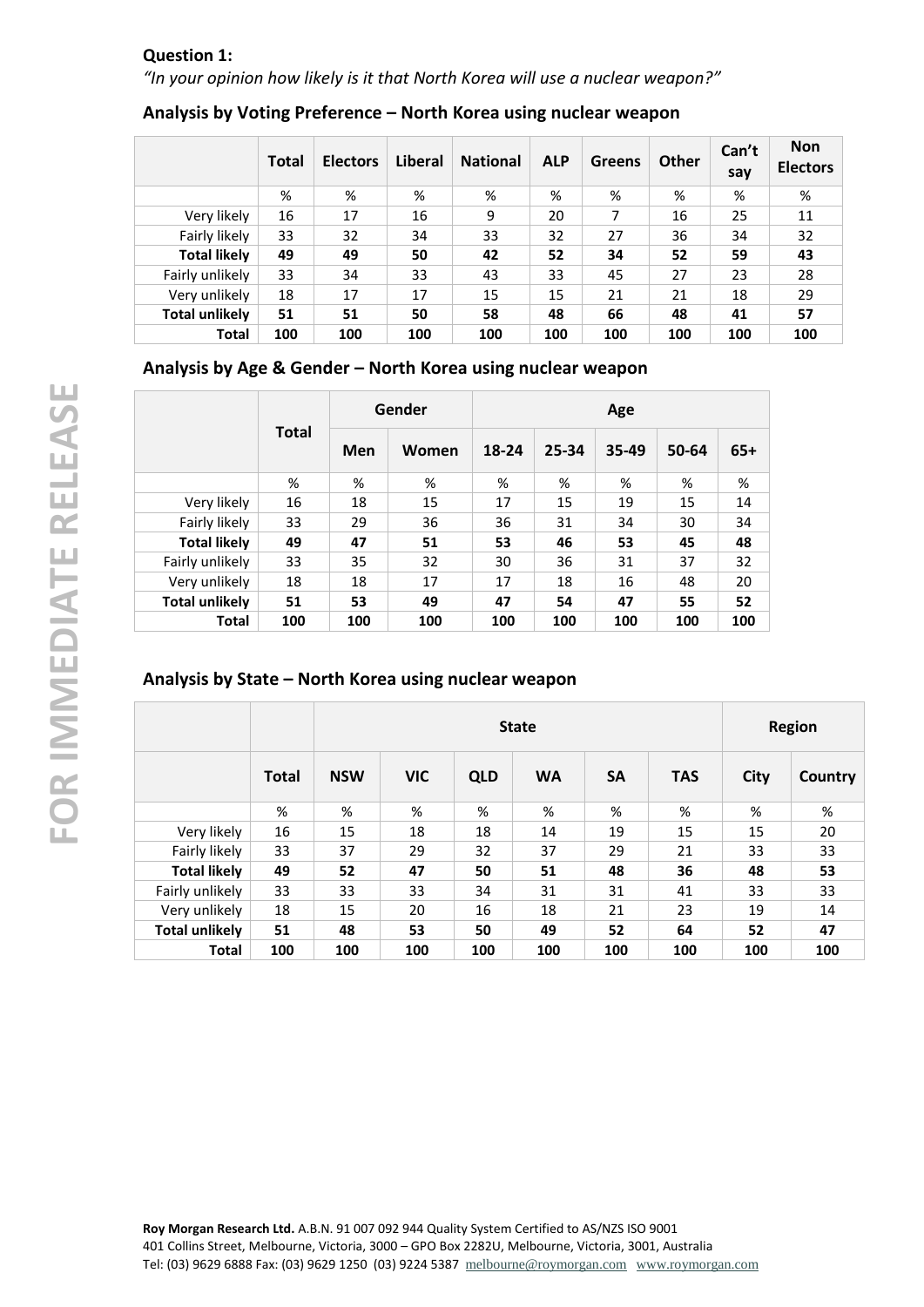#### **Question 2:**

Respondents were then asked: *"Which of these two options would you support with regards to North Korea and their ongoing nuclear and missile tests. Continue to try to reach a peaceful diplomatic solution or a peaceful diplomatic solution is not working; a military one is needed?"*

|              | <b>Total</b> | <b>Electors</b> | Liberal | <b>National</b> | <b>ALP</b> | Greens | Other | Can't<br>say | <b>Non</b><br><b>Electors</b> |
|--------------|--------------|-----------------|---------|-----------------|------------|--------|-------|--------------|-------------------------------|
|              | %            | %               | %       | %               | %          | %      | %     | %            | %                             |
| Peaceful     | 81           | 80              | 80      | 76              | 83         | 93     | 70    | 83           | 83                            |
| Military     | 19           | 20              | 20      | 24              | 17         |        | 30    | 17           | 17                            |
| <b>Total</b> | 100          | 100             | 100     | 100             | 100        | 100    | 100   | 100          | 100                           |

#### **Analysis by Voting Preference – Peaceful solution or Military solution**

# **Analysis by Age & Gender – Peaceful solution or Military solution**

|              | <b>Total</b> |     | Gender |       | Age   |       |       |       |  |
|--------------|--------------|-----|--------|-------|-------|-------|-------|-------|--|
|              |              | Men | Women  | 18-24 | 25-34 | 35-49 | 50-64 | $65+$ |  |
|              | %            | %   | %      | %     | %     | %     | %     | %     |  |
| Peaceful     | 81           | 79  | 82     | 79    | 79    | 78    | 83    | 82    |  |
| Military     | 19           | 21  | 18     | 21    | 21    | 22    | 17    | 18    |  |
| <b>Total</b> | 100          | 100 | 100    | 100   | 100   | 100   | 100   | 100   |  |

#### **Analysis by State – Peaceful solution or Military solution**

|              |              |            |            |            | <b>Region</b> |           |            |             |         |
|--------------|--------------|------------|------------|------------|---------------|-----------|------------|-------------|---------|
|              | <b>Total</b> | <b>NSW</b> | <b>VIC</b> | <b>QLD</b> | <b>WA</b>     | <b>SA</b> | <b>TAS</b> | <b>City</b> | Country |
|              | %            | %          | %          | %          | %             | %         | %          | %           | %       |
| Peaceful     | 81           | 82         | 82         | 74         | 82            | 82        | 78         | 82          | 77      |
| Military     | 19           | 18         | 18         | 26         | 18            | 18        | 22         | 18          | 23      |
| <b>Total</b> | 100          | 100        | 100        | 100        | 100           | 100       | 100        | 100         | 100     |

**Roy Morgan Research Ltd.** A.B.N. 91 007 092 944 Quality System Certified to AS/NZS ISO 9001 401 Collins Street, Melbourne, Victoria, 3000 – GPO Box 2282U, Melbourne, Victoria, 3001, Australia Tel: (03) 9629 6888 Fax: (03) 9629 1250 (03) 9224 5387 [melbourne@roymorgan.com](mailto:melbourne@roymorgan.com) [www.roymorgan.com](http://www.roymorgan.com/)